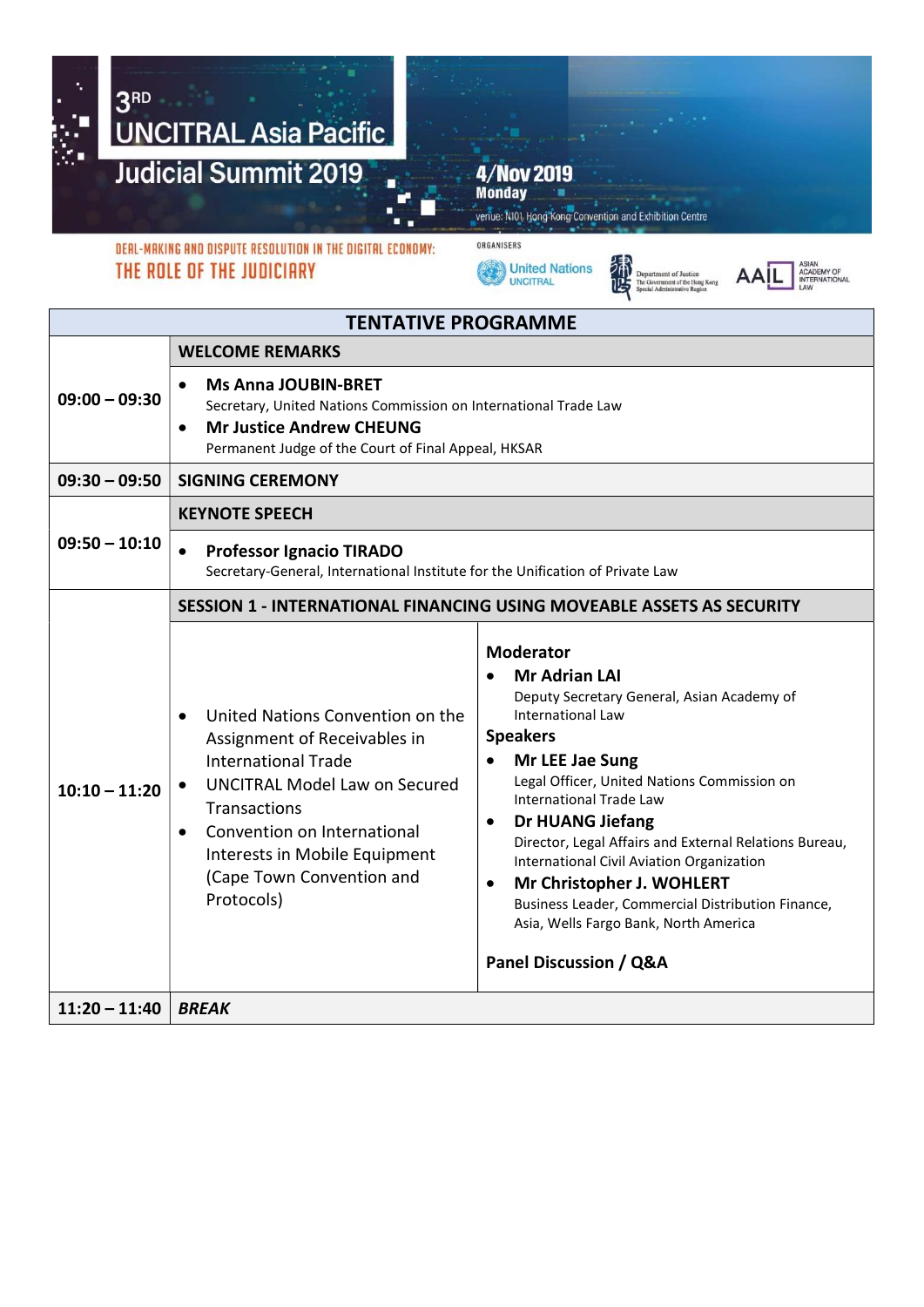

THE ROLE OF THE JUDICIARY





编版



|                 | SESSION 2 - SUPPLY CHAIN FINANCING AND THE DIGITAL ECONOMY                                             |                                                                                                                                                                                                                                                                                                                                                                                                                                                                                                             |  |
|-----------------|--------------------------------------------------------------------------------------------------------|-------------------------------------------------------------------------------------------------------------------------------------------------------------------------------------------------------------------------------------------------------------------------------------------------------------------------------------------------------------------------------------------------------------------------------------------------------------------------------------------------------------|--|
| $11:40 - 12:50$ | <b>Smart Contracts</b><br>$\bullet$                                                                    | <b>Moderator</b><br><b>Ms Athita KOMINDR</b><br>Head, United Nations Commission on International<br>Trade Law, Regional Centre for Asia and the Pacific<br><b>Speakers</b><br>Professor KOIDE Atsushi<br>Professor of Faculty of Law, Gakushuin University<br><b>Mr Nick CHAN MH</b><br>$\bullet$<br>Vice Chairman, InnoTech Committee of The Law<br>Society of Hong Kong<br><b>Mr Simon WONG</b><br>$\bullet$<br>CEO, Logistics and Supply Chain MultiTech R&D Centre<br><b>Panel Discussion / Q&amp;A</b> |  |
| $12:50 - 14:00$ | <b>LUNCH</b>                                                                                           |                                                                                                                                                                                                                                                                                                                                                                                                                                                                                                             |  |
| $14:00 - 15:20$ | Fintech/Blockchain and UNCITRAL<br>$\bullet$<br>Model Law on Electronic<br><b>Transferable Records</b> | <b>Moderator</b><br>Mr LEE Jae Sung<br>$\bullet$<br>Legal Officer, United Nations Commission on<br><b>International Trade Law</b><br><b>Speakers</b><br>Dr GUO Yu<br>$\bullet$<br>Associate Professor of Law School, Peking University<br><b>Ms Jeanny IP</b><br>$\bullet$<br>Head of Global Trade and Receivables Finance, Hong<br>Kong and Macao, HSBC<br>Dr Giuliano G. CASTELLANO<br>$\bullet$<br>Associate Professor of Law, The University of Hong<br>Kong<br>Panel Discussion / Q&A                  |  |
| $15:20 - 15:40$ | <b>BREAK</b>                                                                                           |                                                                                                                                                                                                                                                                                                                                                                                                                                                                                                             |  |